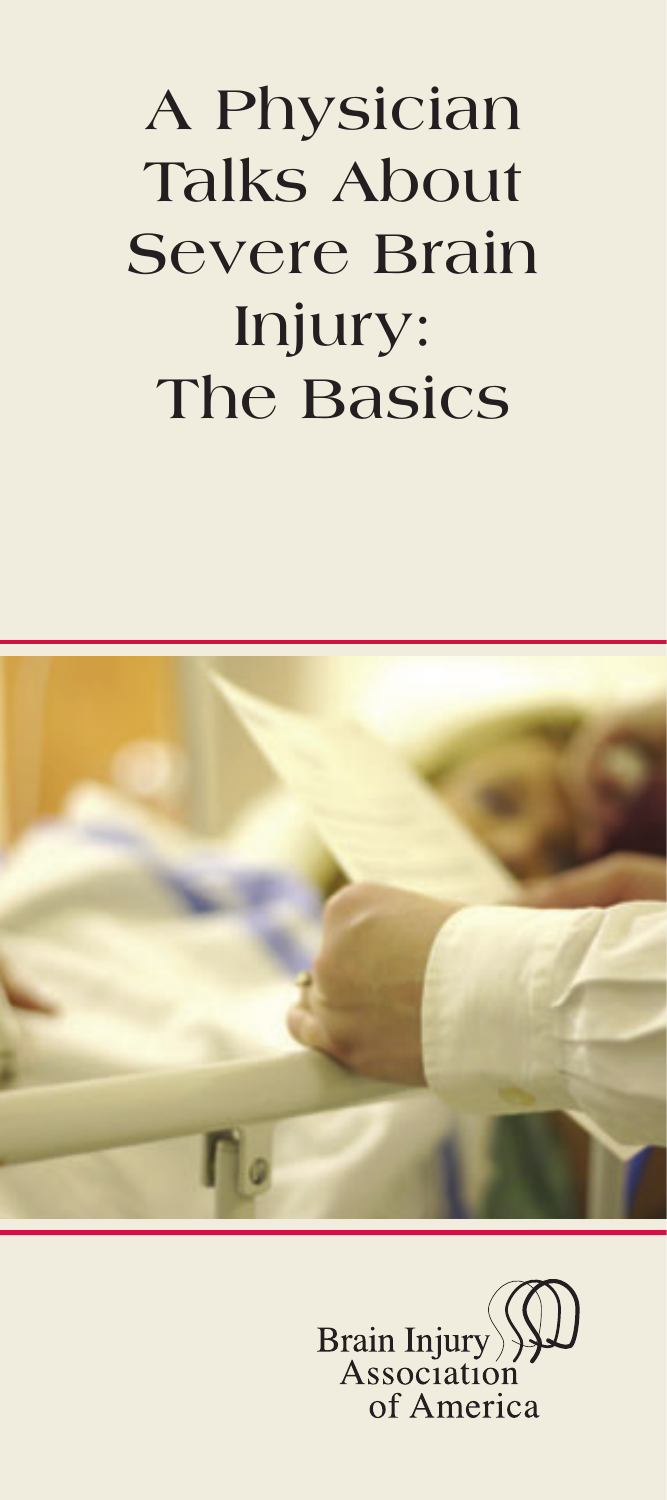*This brochure was developed for persons with brain injury, family members, caregivers, and friends to suggest ways to deal with the problems one may face when living with brain injury.*

### **A Physician Talks About Severe Brain Injury: The Basics**

Nathan D. Zasler, MD

© 2007 Brain Injury Association of America All Rights Reserved.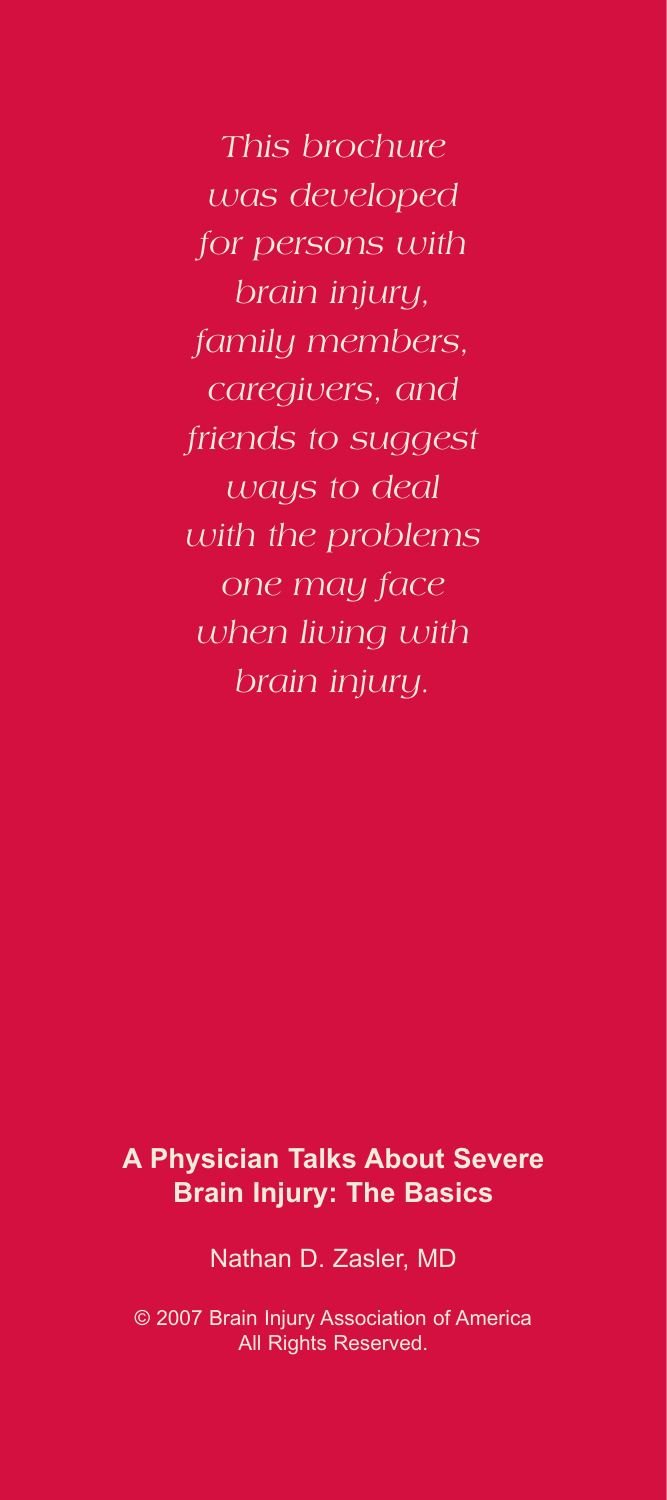# **Contents:**

| $\overline{2}$ | Introduction                                               |  |  |  |
|----------------|------------------------------------------------------------|--|--|--|
| $\overline{2}$ | First Days: Names for<br>Unconscious States                |  |  |  |
| 4              | Looking Ahead: How Doctors<br>Develop a Person's Prognosis |  |  |  |
| 4              | The Glasgow Coma Scale                                     |  |  |  |
| 6              | The Days that Follow:<br><b>Potential Effects and Care</b> |  |  |  |
| 10             | Conclusion                                                 |  |  |  |
| 11             | <b>Resources</b>                                           |  |  |  |
| 12             | About the Author                                           |  |  |  |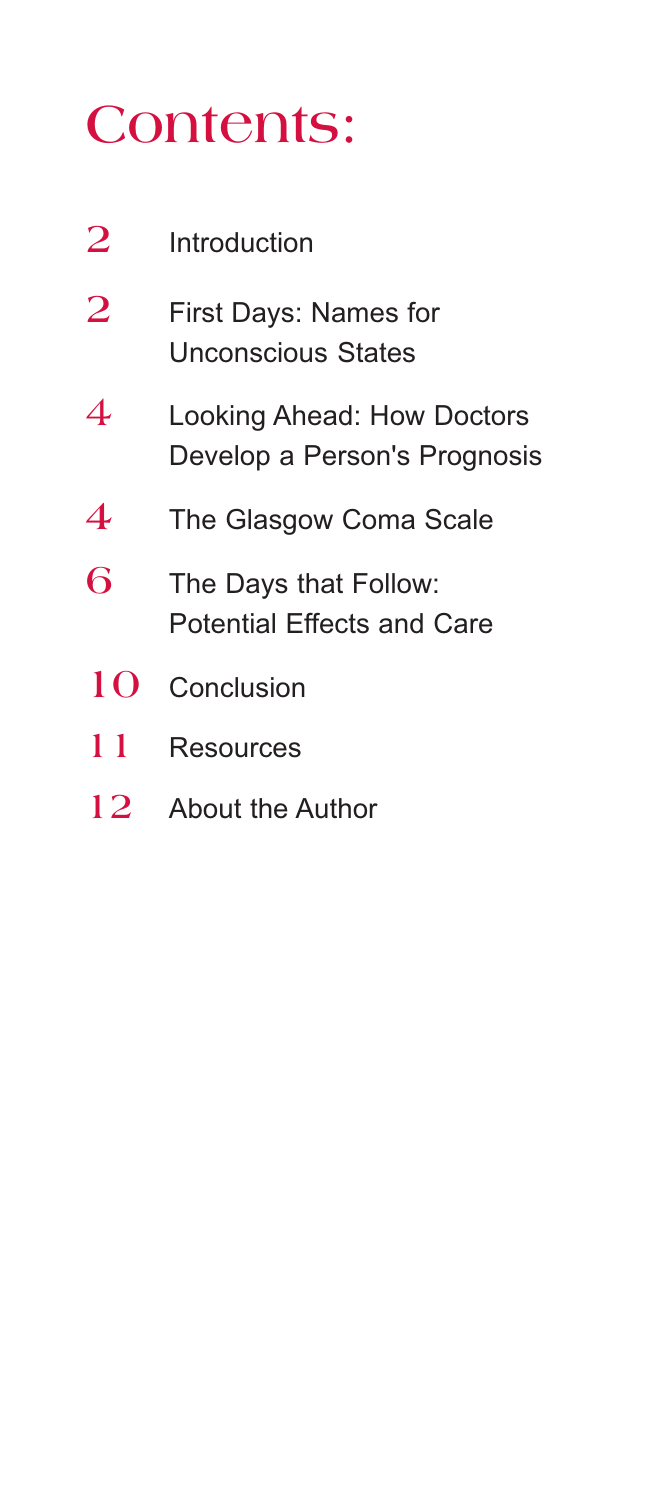### **INTRODUCTION**

A severe brain injury is one that typically causes an unconscious state or coma, generally lasting no more than a few weeks. When they do not result in death such injuries are catastrophically disabling, and family members often have many questions: about terminology, determining a prognosis, health consequences, and what types of care are available. This booklet aims to help families understand what is happening to their loved ones in the days, weeks, and months following a severe brain injury. A list of additional sources of information is included for the unanswered questions that remain.

# **FIRST DAYS: NAMES FOR UNCONSCIOUS STATES**

All severe brain injuries result in unconsciousness. But not all unconscious states are the same. Doctors distinguish among three states of low neurological activity:

**Coma:** The individual is unresponsive and unaware, typically with eyes closed. Generally, coma does not last longer than three to four weeks.

**Vegetative state:** The person is unaware of his or her environment, either external or internal. But he or she typically displays socalled "vegetative functions," including normal digestive and sleep/wake cycles. The person's eyes are usually open.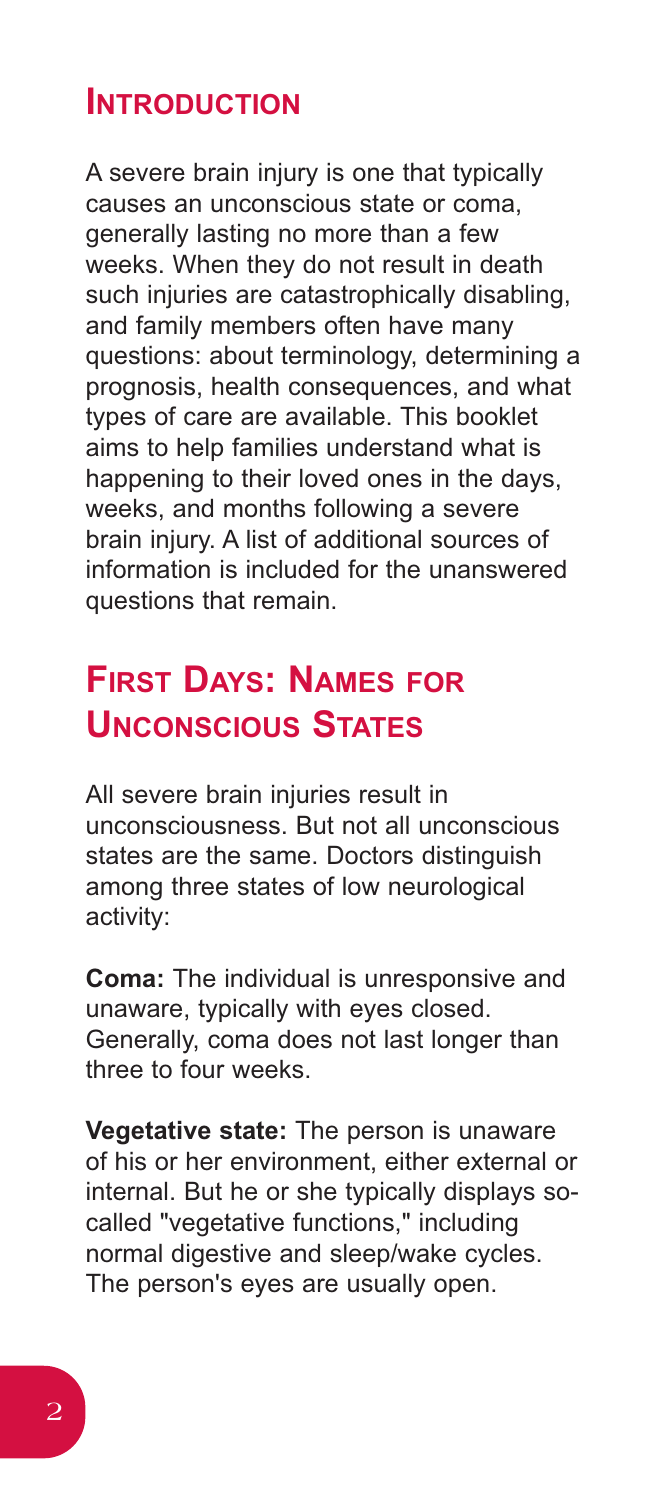The term **permanent vegetative state** is applied when doctors believe it very unlikely that an individual will ever come out of the vegetative state. A person is generally considered permanently vegetative one year after a traumatic brain injury (TBI) or three to six months after a hypoxic-ischemic brain injury (one that occurs when blood flow is blocked, starving the brain of oxygen). In some rare cases, however, individuals with TBI have emerged from a vegetative state after more than a year, and individuals with hypoxicischemic brain injury have done the same after more than three months.

**Minimally conscious state:** The person shows minimal but definite behavioral evidence of being aware of himself or herself or the environment. This evidence may include responding to simple commands, making yes/no gestures, or speaking intelligible words, albeit often incompletely or inconsistently.

Sometimes individuals in minimally conscious states may be inappropriately diagnosed as vegetative. That is because, even in a vegetative state, individuals can at times respond to stimuli; to declare a person minimally conscious a doctor must find evidence that he or she has at least some level of awareness.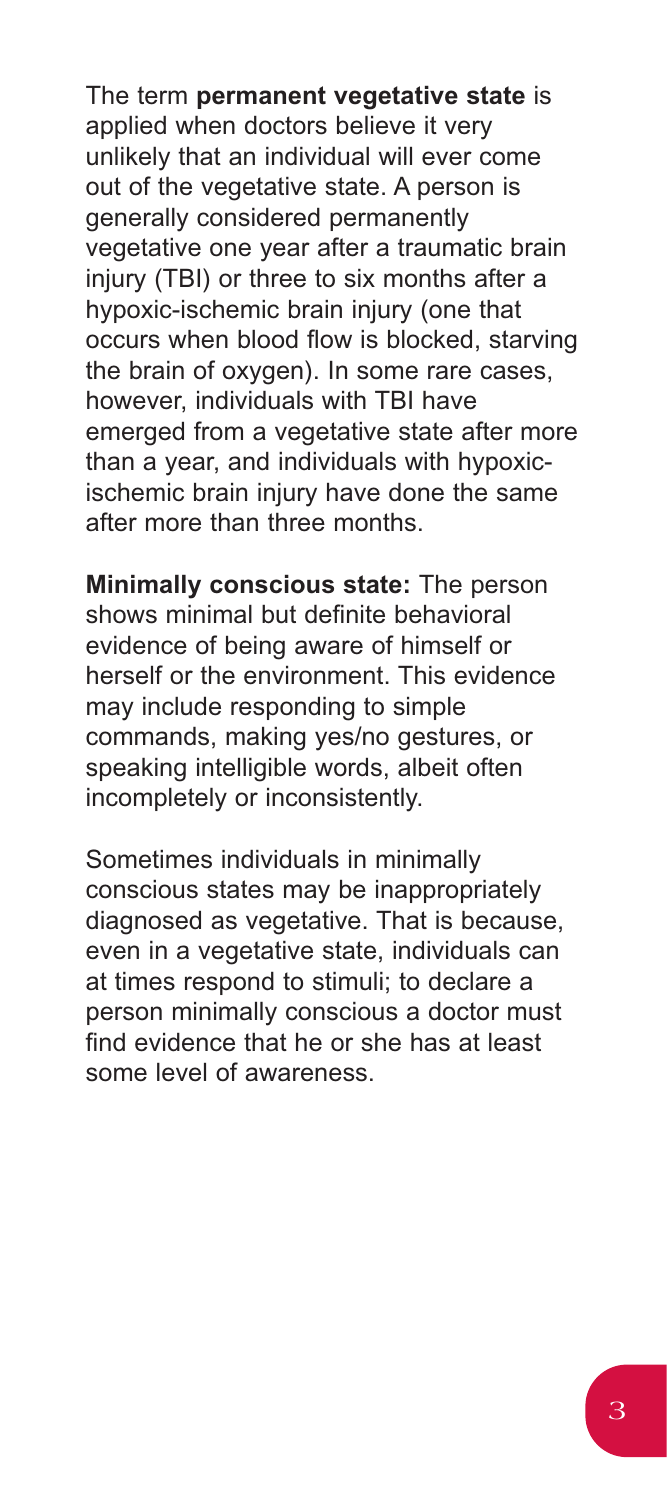# **LOOKING AHEAD: HOW DOCTORS DEVELOP A PERSON'S PROGNOSIS**

A variety of outcomes are possible following a severe brain injury, everything from death to extremely good function (though the latter is rare). In the early stages following the injury, doctors may use the following to determine which are more likely:

• The person's score on the Glasgow Coma Scale. A lower score indicates a worse prognosis.

|  | <b>The Glasgow Coma Scale</b> |  |
|--|-------------------------------|--|
|  |                               |  |

#### **Best eye response (E)**

4. Spontaneous

- 3. To speech
- 2. To pain
- 1. No eye opening

#### **Best verbal response (V)**

- 5. Oriented
- 4. Confused
- 3. Inappropriate words
- 2. Incomprehensible sounds
- 1. No verbal response

#### **Best motor response (M)**

- 6. Obeys commands
- 5. Responds purposefully to pain
- 4. Withdraws from pain
- 3. Flexes in response to pain
- 2. Extends in response to pain
- 1. No motor response

Doctors add the scores from all three parts of the test. A patient with a total score of less than 8 is considered to be in a coma.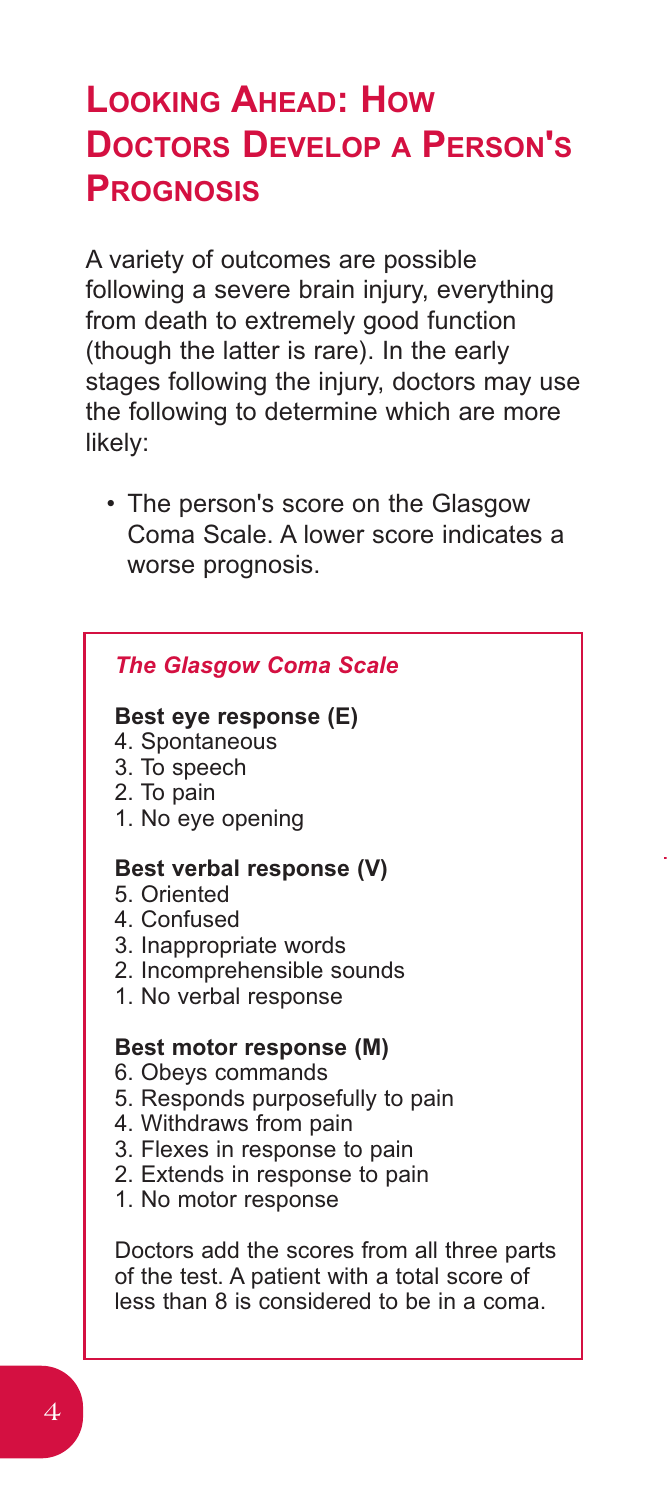- CT or MRI images of the brain, which can show the extent and type of primary brain damage (localized versus stretch/shear-type injury) and reveal the presence or absence of secondary injuries caused by a lack of blood flow. Such secondary injuries indicate a worse prognosis.
- Measurements of pressure inside the skull. Elevated pressure is typically associated with a worse prognosis, especially when sustained.
- Measurements of the electrical activity of the brain, such as electroencephalograms (EEGs) or multimodal evoked potentials, which may reveal the degree of damage.

Another important measurement is time: the longer a person stays in a coma or vegetative state, the worse the likely extent of the damage and, therefore, the worse the overall neurological and functional prognosis.

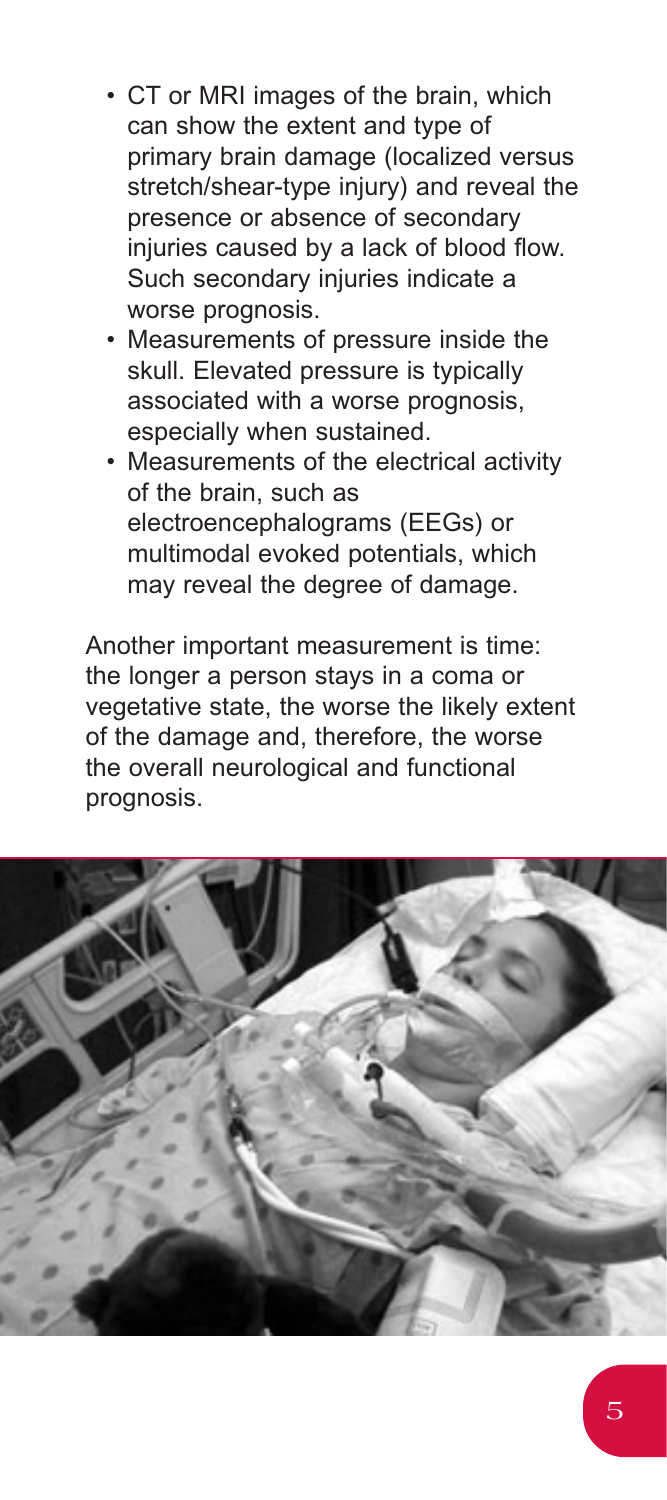# **THE DAYS THAT FOLLOW: POTENTIAL EFFECTS AND CARE**

**Increased Intracranial Pressure:** Early after a severe injury, changes in the brain can lead to elevated pressure within the skull, which can cause further damage if not aggressively controlled. A doctor may intervene in a number of ways:

- By using a ventilator or a bag valve mask to make the person hyperventilate. This reduces the amount of carbon dioxide in the blood which, in turn, makes blood vessels in the brain constrict, reducing pressure.
- By implanting a catheter to drain excess fluid.
- With medications that decrease pressure, such as Mannitol.
- In extreme cases, by removing part of the skull (craniotomy), which allows the brain to expand beyond its normal space.

**Nutrition:** An unconscious person must be fed through a feeding tube. At first this will generally be a nasogastric (NG) tube: one that goes down the nose and all the way to the stomach. For a variety of reasons, however, NG tubes should only be used for a short time. If a person is unable to eat normally for a longer time, typically a feeding tube is placed directly into the stomach.

Early after an injury, a person is often in a hypercatabolic state, meaning he or she is burning many more calories than normal. Once this acute phase has passed, people who are physically disabled usually require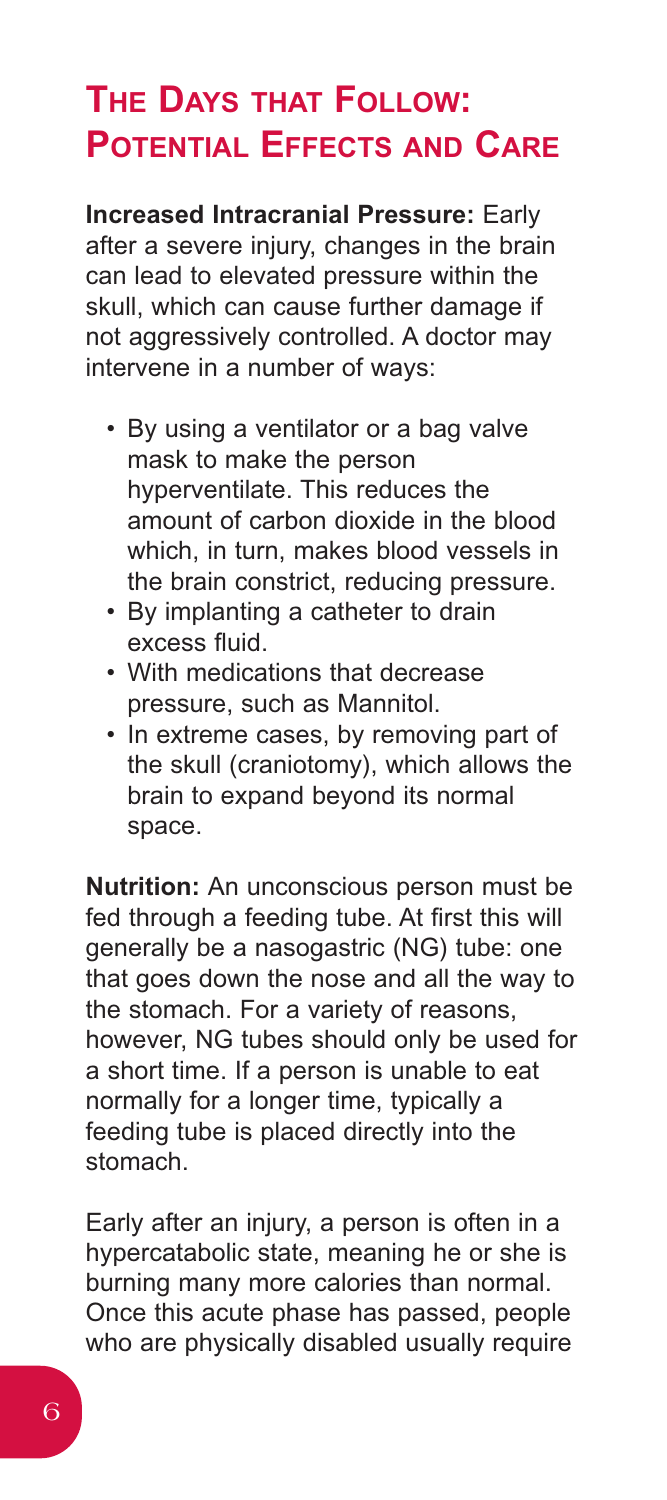fewer calories to maintain body weight than they did before the injury. It is important that nutrition be enough to maintain a person's weight but not so much as to cause obesity.

**Seizures:** Seizures are caused by abnormal signals in the brain. They may appear in the form of shaking limbs, but not always: they may instead cause abnormal thinking or behavior, headache, hallucinations, or a variety of other effects. In a person who has suffered a severe brain injury and is highly impaired, it may be impossible to recognize seizures without an EEG. (These types of seizures, which cannot be observed in an external physical exam, are known as clinically silent.)

Yet seizures may significantly interfere with recovery if they are not aggressively treated. They may even make someone in a low level state appear more neurologically impaired than in fact they are. If a doctor suspects a person is having seizures, an EEG or similar diagnostic test should probably be used.

**Spasticity:** Damage to areas of the brain that control movement may result in uncontrollable muscle spasms. These changes can interfere with a person's ability to walk and take care of himself or herself. Treatments include:

- Oral medication or medication administered through the feeding tube.
- Intrathecal medication (medicine administered directly into the spinal fluid through an implanted pump).
- Injection into the affected muscle of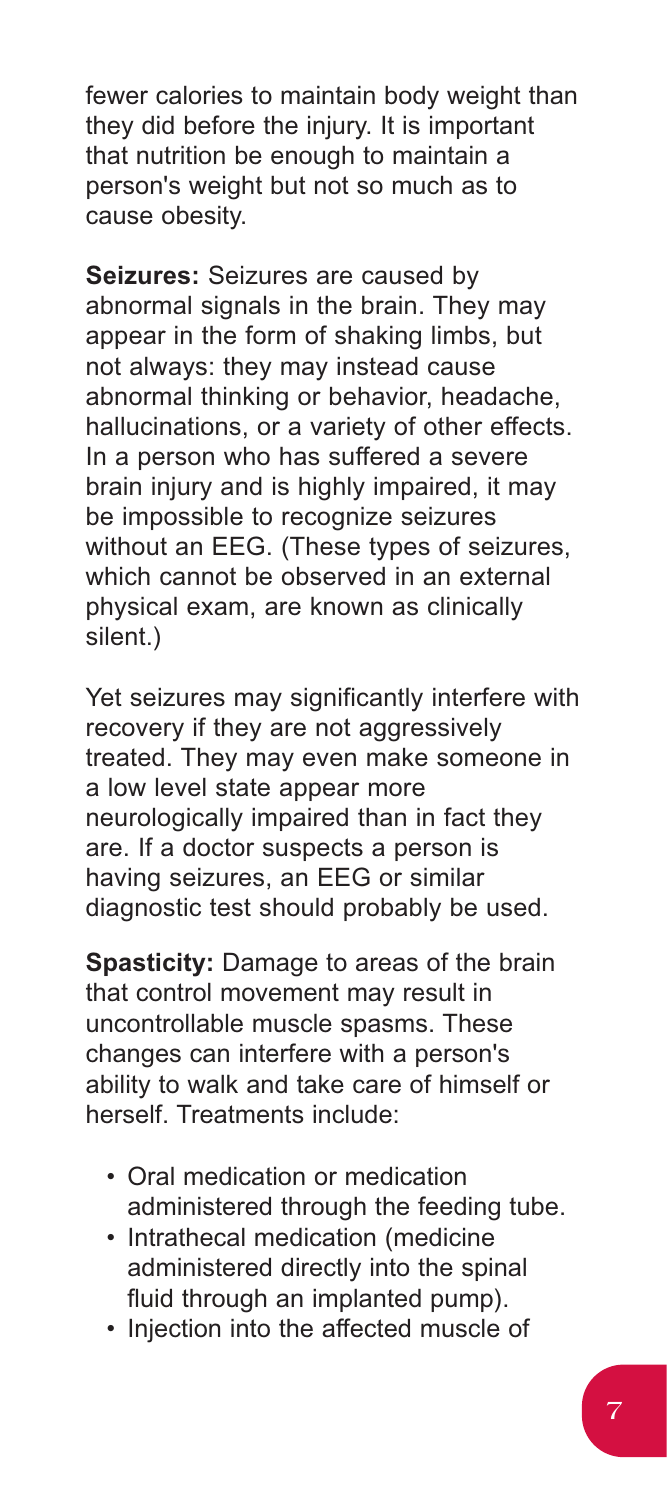chemical blockers such as phenol or botulinim toxin.

• Surgery.

**Contractures:** When a person is immobile for a long time, soft tissues, vessels, and nerves can shorten, leading to permanent limb deformities. This can happen to limbs whose muscles are locked in spasm or to those with flaccid muscles. To minimize this problem, doctors may apply splints or casts to keep limbs extended, and will start the person moving as early as is medically appropriate, through range-of-motion exercises and, when the person is ready, by getting him or her out of bed.

### **Heterotopic Ossification (HO):**

Sometimes, injury to the brain releases chemicals that cause bone to form around major joints, limiting their movement. There is no definitive treatment of HO, but research has shown that some medications may inhibit the process to a degree. Ultimately, if the problem becomes serious, surgery may be required to remove the excess bone. To prepare for such surgeries, some doctors will use radiation on the affected area, which inhibits regrowth following the operation.

**Neuroendocrine Disorders:** A severe injury may damage deep parts of the brain responsible for such primitive functions as temperature regulation, hormone balance, and appetite. When a doctor suspects this may have happened, laboratory studies should be conducted to determine whether the condition is treatable.

This is more likely to be the case if the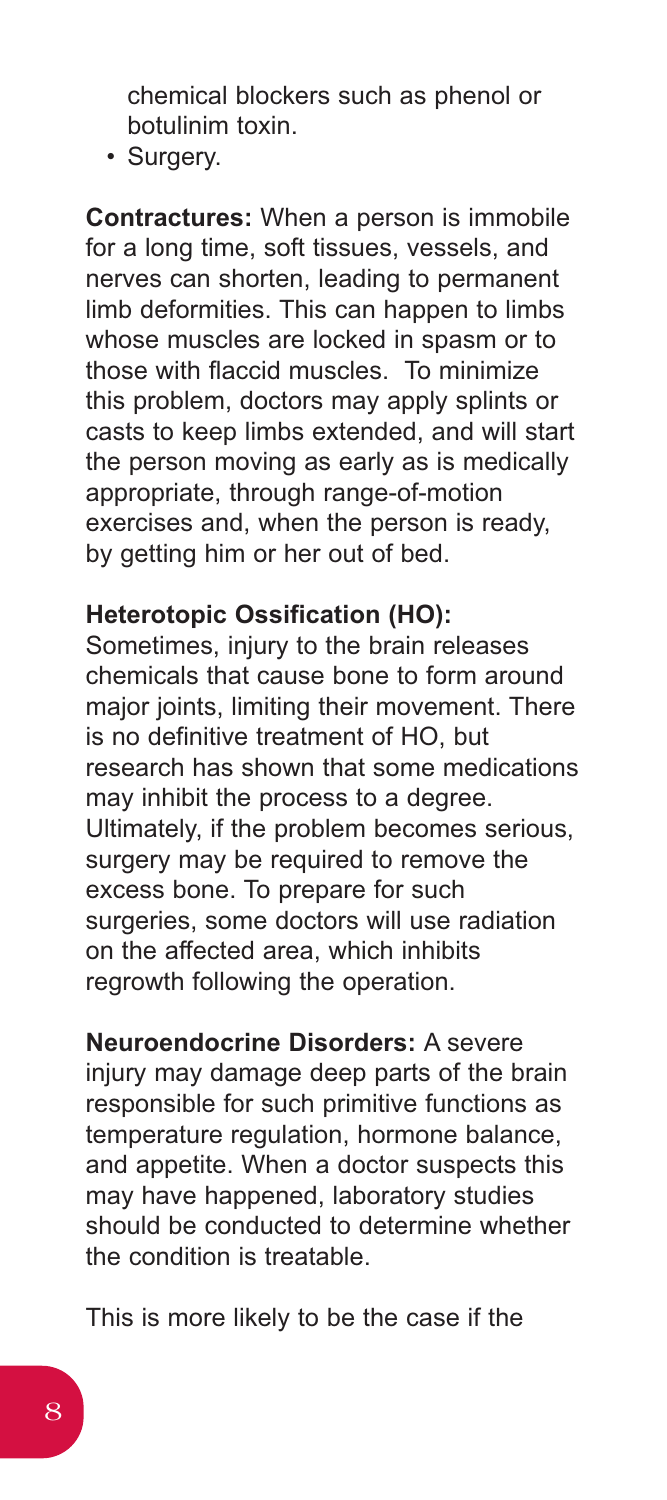damage is not to the brain itself but to the hormone-secreting glands inside it. For example, the pituitary gland, located at the base of the brain, releases hormones that control the rest of the endocrine system. Panhypopituitarism occurs when the pituitary or its outflow tract are damaged, impairing the production or release of these "master" hormones. It may be treated with hormone therapy.

Near the pituitary is the hypothalamus, responsible for a range of normal functions. Injury to the hypothalamus can result in central dysautonomia (also called hypothalamic storming), involving problems with high body temperatures, fast heart rate and breathing, sweating, and increased muscle rigidity. The condition is usually resistant to hormone treatments, but it is also typically short-lived, resolving on its own. Some clinicians may opt to treat it with medications including neuroleptics, dopamine agonists, dantrolene sodium, and morphine.

**Pressure Sores:** When a person is immobile for a long time, blood flow to the skin can be diminished, especially to areas that have weight resting on them. Eventually, the skin can begin to break down, leading to pressure sores (also called decubitus ulcers). To diminish this risk, clinicians or family members must turn the person frequently and get him or her out of bed if appropriate. Other interventions may include special pressurereducing mattresses and skin ointments and creams. If sores do develop, surgery may be needed to repair them.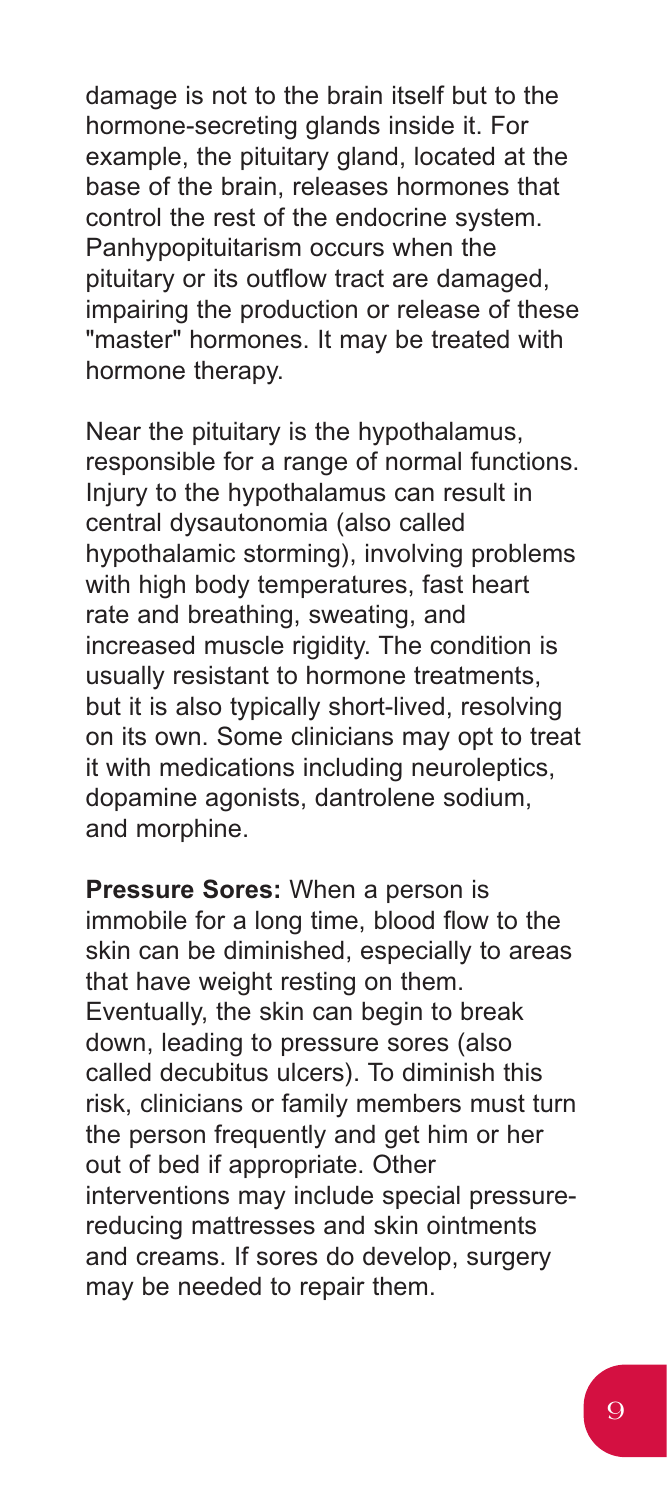**Hygiene:** An immobile person or one with limited mobility cannot clean himself or herself as usual. He or she should be provided with good general hygiene, including dental care.

**General Health:** A person with a severe brain injury still has the same range of medical risks as everyone else. Some risks are actually increased. Therefore, it is important that good general and preventive medical care continue including, for women, regular visits with an OB/GYN.

### **CONCLUSION**

The care of people who have suffered severe brain injuries requires both specialized knowledge and staff. Ideally, an individual with such injuries should be cared for in a center that has both. The family should make sure that the treatment staff (including doctors, nurses, psychologists, and therapists) has experience with individuals with similar injuries and is up to date on current standards of care.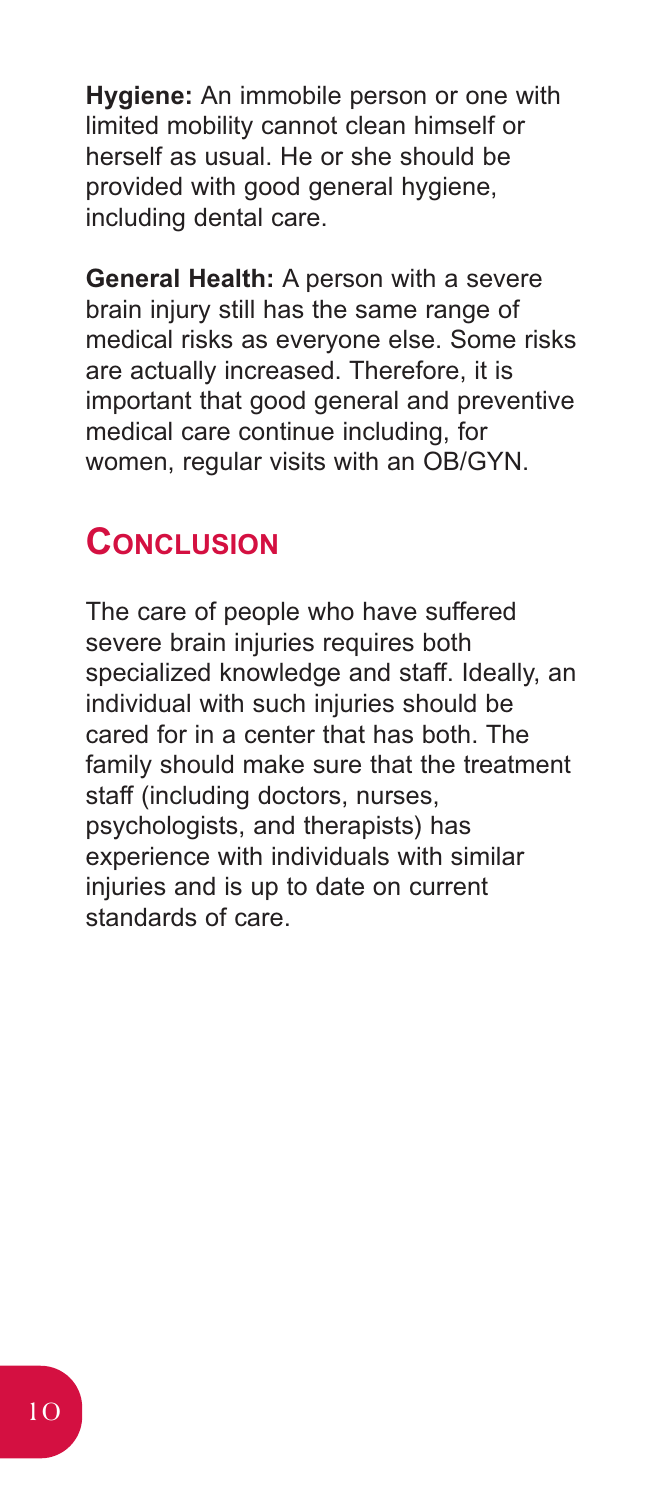## **RESOURCES**

Brain Injury Association of America National Brain Injury Information Center: 1-800-444-6443 www.biausa.org

Brain Injury Association of America, *Living with Brain Injury*: A Guide for and About Adults with Moderate to Severe Brain Injury, 2007. Available in print at or as a free download at www.biausa.org.

Brain Injury Association of America, *Living with Brain Injury*: A Guide for the Family of a Child with a Traumatic Brain Injury, 2007. Available in print or as a free download at www.biausa.org.

N.D. Zasler. "Ask the Doctor," *Brain Injury Source*. An article on coma stimulation available free at www.biausa.org/publications/ comastimulation.htm.

National Institute for Neurological Disorders and Stroke, "Coma and Persistent Vegetative State Information Page," www.ninds.nih.gov/disorders/coma/ coma.htm

M.E. Yonker, "What Is a Coma?" The Nemours Foundation's Center for Children's Health Media, www.kidshealth.org/kid/talk/qa/coma.html.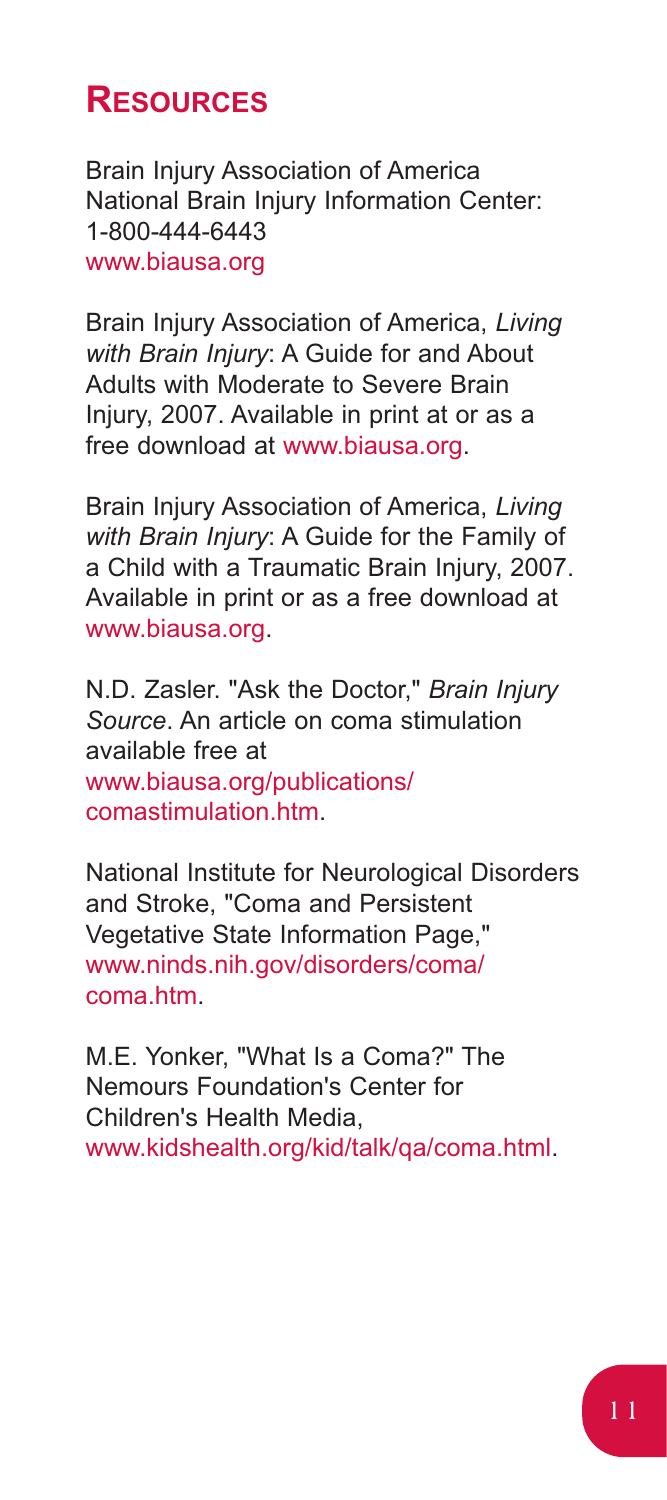## **ABOUT THE AUTHOR**

**Nathan D. Zasler, MD, FAAPM&R, FAADEP, DAAPM**, is an internationally respected physician specialist in brain injury rehabilitation. He is Medical Director of both the outpatient Concussion Care Centre of Virginia and Tree of Life, a longterm living assistance and transitional rehabilitation program. Dr. Zasler is a Professor of Physical Medicine and Rehabilitation at two Virginia universities, the Chairperson of the International Brain Injury Association, and chief editor of several international publications including Brain Injury, NeuroRehabilitation, and The Neurotrauma Letter. He has lectured and published extensively in the field of brain injury rehabilitation both nationally and internationally, and recently co-edited Brain Injury Medicine: Principles and Practice.

### *Notes*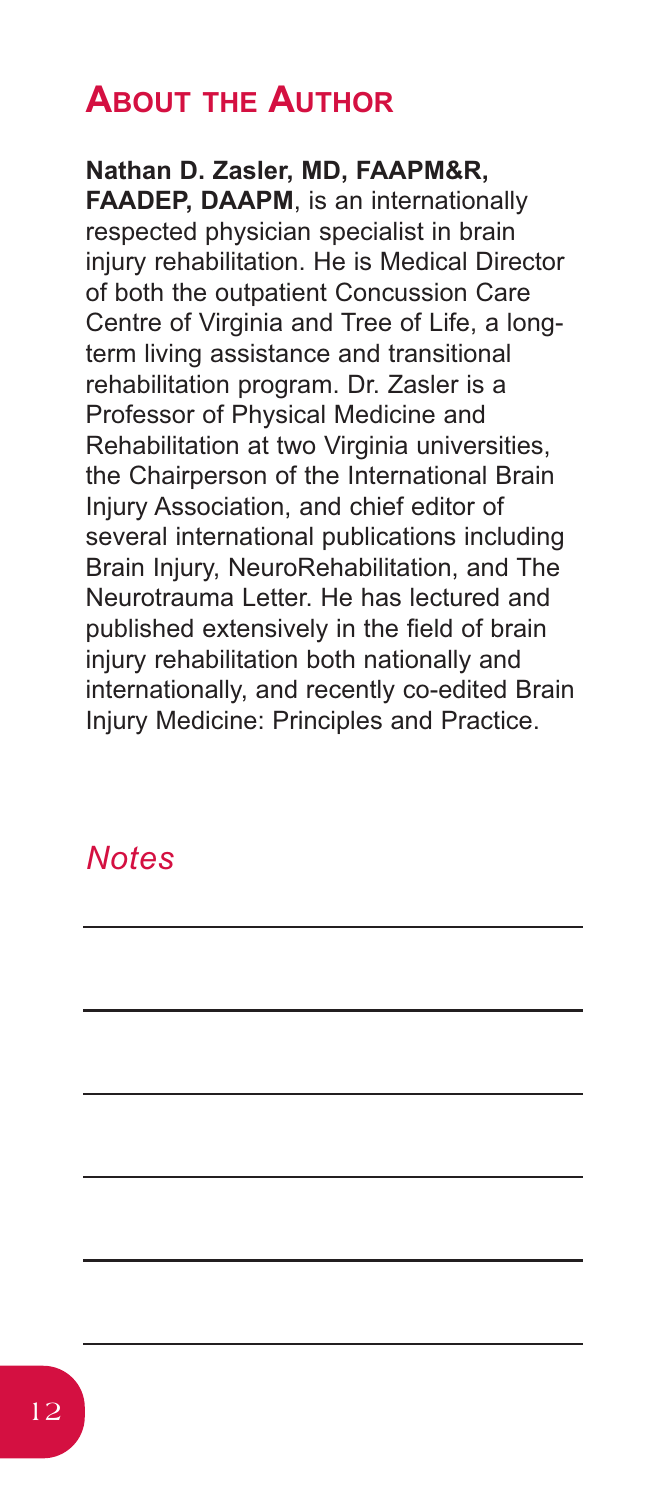### *Notes*



This booklet was supported through an unrestricted educational grant from the Medtronic Foundation. Its contents are solely the responsibility of the author and do not necessarily represent the official views of the Medtronic Foundation.